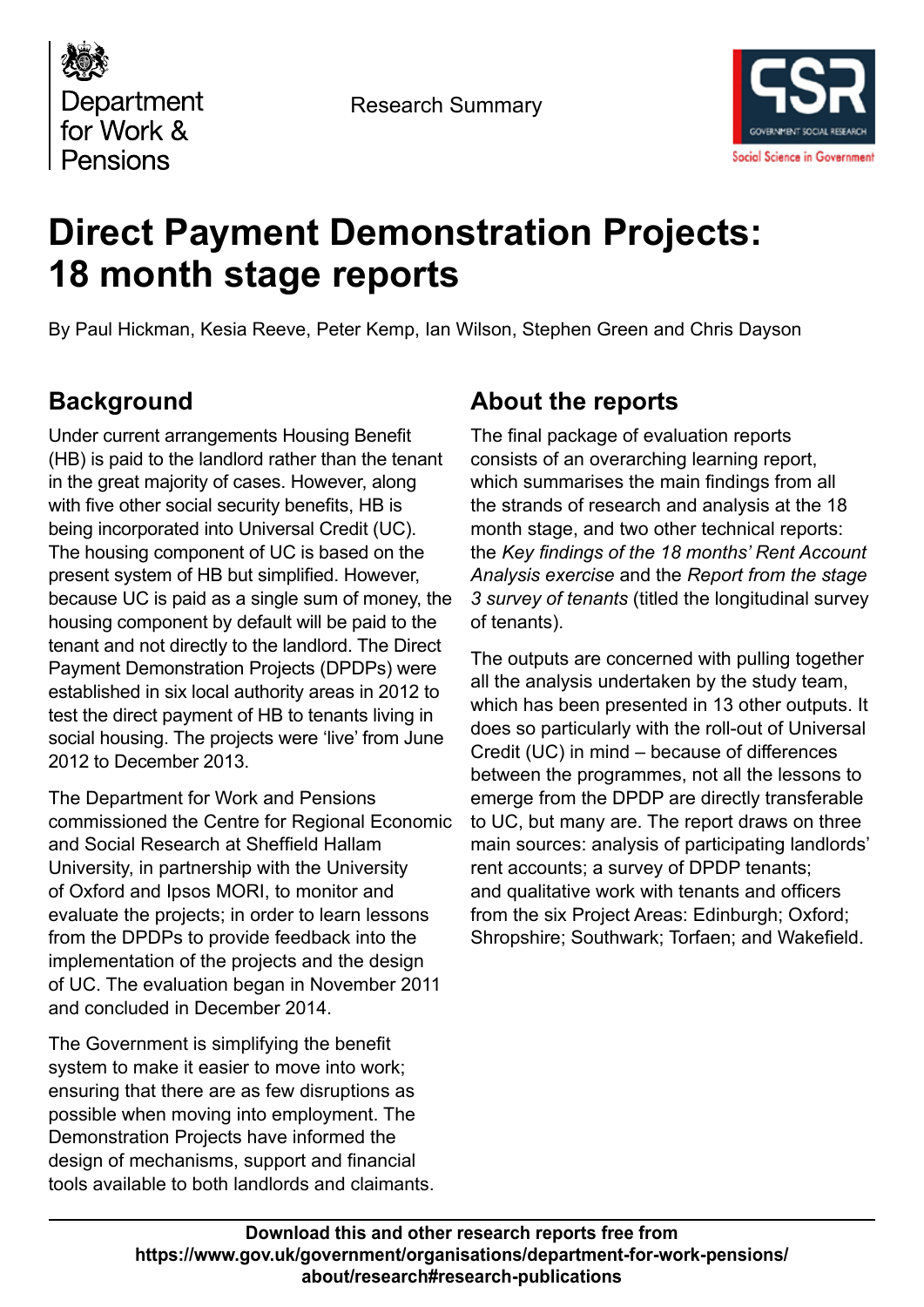### **Research methods**

The evaluation employed a mixed methods approach which involved four principal elements:

- **tenant surveys**: in addition to a distinct survey of underpayers, household surveys were undertaken just before the DPDP went live (the baseline), at the end of the first 12 months, and at the end of the DPDP programme;
- **rent account analysis**: this involved the analysis of the rent accounts of all those tenants who went onto direct payment in the DPDP and of a comparator sample at two points in time – 12 months into the DPDP programme and at its conclusion;
- **qualitative work with tenants**: in total, more than 180 in-depth interviews were carried out with tenants, in addition to regular telephone 'catch-up' discussions with a panel of 48 tenants whose experiences were tracked over time;
- **qualitative work with stakeholders**: this comprised face-to-face and telephone interviews and focus groups with key stakeholders in the DPDP programme, specifically representatives from the Project Areas, financial institutions, national money management organisations and DWP, who were interviewed over the course of the study. Approximately 125 interviews were conducted with stakeholders over the course of the evaluation.

# **Key findings**

When the DPDP programme was conceived there was concern that the rent arrears of participating landlords would increase very dramatically. This did not happen – there was a consensus amongst local stakeholders and lenders that they had not increased as much as had been anticipated.

But direct payment in the DPDP did have a financial impact on landlords and tenants. However, much of this burden was borne in the first few months following migration. In fact, nearly half of the total arrears that accrued

during the 18 months of the DPDP were accrued in the first month/four-week period following migration. By the end of the 18 months of the programme: rent payment rates amongst tenants who had been on direct payment for the duration were 2.2 percentage points lower than amongst a comparator sample of tenants not on direct payment; and the net additional impact of direct payment in the later payment periods was 2.1 percentage points less rent paid than if direct payment had not been introduced. A clear picture emerged, then, of a distinct and significant drop in rent payment rates when tenants first migrated to direct payment. Payment rates then improved dramatically over time, stabilising at slightly below both baseline and comparator rates.

Overall, tenants who went onto direct payment in the DPDP paid 95.5 per cent of all the rent owed, compared with a comparator sample (not on direct payment) who paid 99.1 per cent of rent owed (a difference of 3.6 percentage points). However, this masks significant variation over time. The average payment rate immediately following migration to direct payment was just 67 per cent – an arrears rate of 33 per cent – but by tenants' 18th direct payment it had risen to 99 per cent. Direct payment in the DPDP did, therefore, have a financial impact on landlords (a total of £1.9 million of rent owed was not paid over the 18 month period) but much of this burden was borne in the first few months following migration.

Controlling for other factors, overall, the net additional impact of direct payment was 5.5 percentage points less rent paid, i.e. tenants paid 5.5 percentage points less rent, on average, than they would have done had their HB been paid direct to their landlord. However, the net additional impact reduced dramatically over time from 15.7 percentage points less rent paid in the first three payment periods, to 2.1 percentage points less rent paid in payment periods 16-18.

Further analysis strongly suggests that the early arrears spike was not driven primarily by factors specific to the DPDP  $-$  e.g. the infancy of the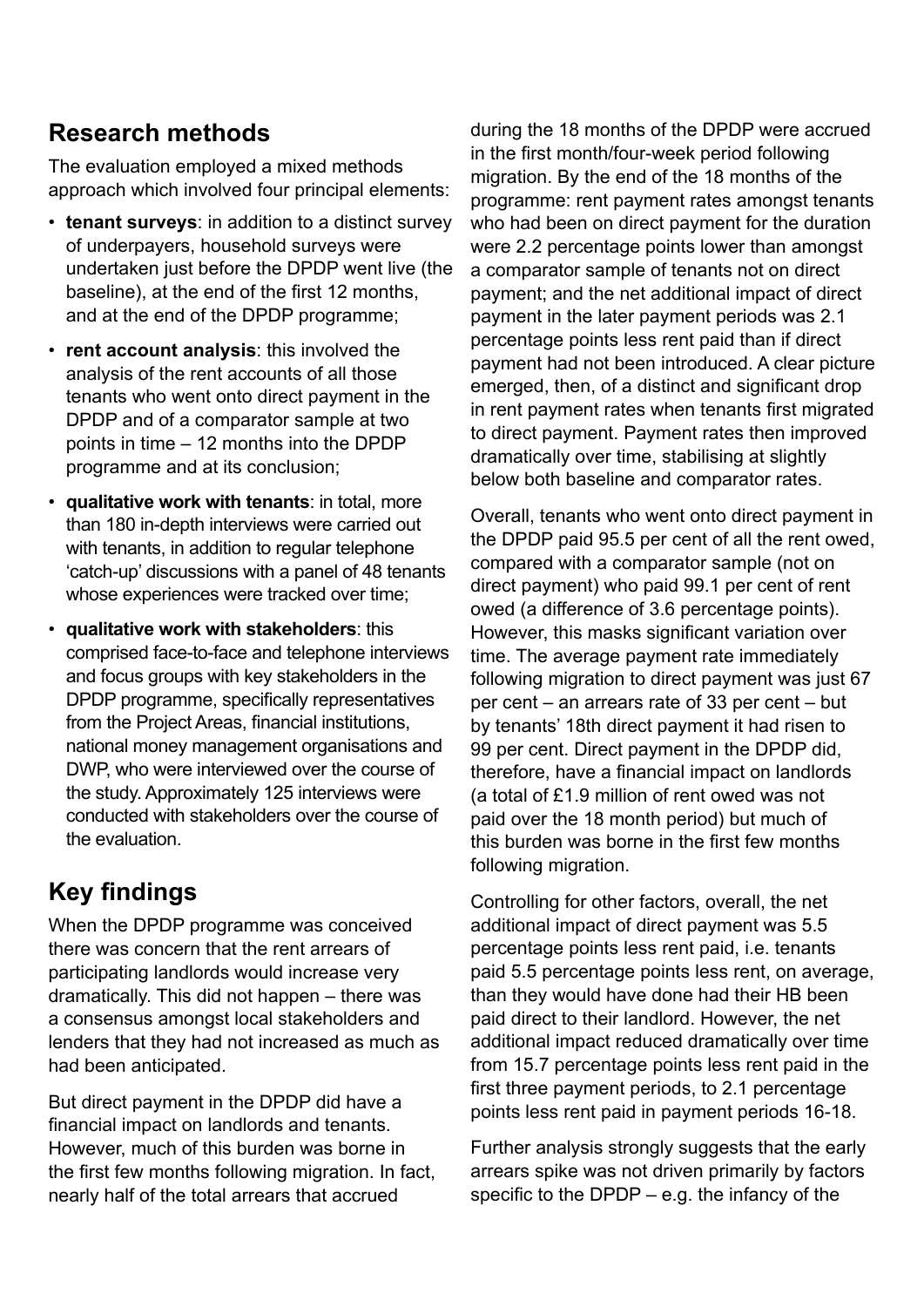policy and experimental nature of the DPDP programme – but is a pattern likely to repeat unless mitigating action is taken. The 'spike' may be less pronounced going forward, reflecting the influence DPDP has had on UC design, but focused intervention and close monitoring of rent accounts may be needed. On the last point, landlords will only be able to closely monitor rent accounts if they know which of their tenants are in receipt of UC.

A decrease in payment rates of this order is less significant than initially feared but would, for some landlords, represent a 100 per cent or more increase in their arrears rate. Financial surpluses may be eroded, with consequences for associations' capacity to build, and the impact of late/underpayment on cash flow could pose significant problems for small landlords. Larger landlords, meanwhile, face the prospect of a significant reduction in income once the few additional percentage points arrears are scaled up to tens of thousands of tenants. Large local authority landlords may find this particularly difficult to accommodate in the context of austerity measures and public sector funding cuts.

These considerations point to the benefit of a phased introduction of direct payment so that financial risk can be spread over time and the need for mitigating action during the transition to direct payment. This could be in the form of support to tenants, close monitoring of rent accounts, cautious assessments of tenants' readiness for direct payment, ongoing support assessment processes or other intervention. Improving payment rates during tenants' first three payments would reduce the negative impact of direct payments on tenants and on landlords' income significantly.

Tenants who switched back had much lower overall payment rates during their time on direct payment than tenants who did not switchback (79.5 per cent compared with 96.8 per cent of tenants who never switched back). While we cannot predict these tenants' future payment behaviour had they not switched back, these results strongly suggest

that the switchback mechanism did contribute to limiting further arrears.

There are cost and resource implications of direct payment, over and above rent arrears. Landlord transaction costs and rent collection costs increase, as does the resource required to manage direct payment. IT systems are likely to need upgrading or renewing, and some tenants need support to help them manage. However, tenants in the DPDP programme highlighted a number of benefits of being on direct payment – some reported that it had made them better at money management and some reported that it had made them more likely to look for work, hold down a job or increase their hours.

The proportion of tenants with a bank account increased over the course of the programme; with some tenants also reporting that they had a better standing with their bank (such as improved credit ratings), changes which are indicative of DPDP promoting greater financial inclusion.

When the DPDP programme was launched, there was a widely held view amongst participating landlords that they 'knew' their tenants well. However, it soon became apparent that this was not the case – in order to prepare for and implement direct payment, participating landlords had to develop relationships with tenants with whom they previously had little contact. They improved their knowledge and understanding of tenants, which has been a positive consequence of direct payment for landlords.

In order to target rent collection activity effectively, to target support appropriately, to make the right safeguarding decisions and to minimise the financial risk associated with direct payment – for landlords and for tenants – it is imperative that the 'risk factors' associated with arrears are understood, and that tenants potentially vulnerable to arrears can be identified. In the DPDP, tenants' financial circumstances emerged as a key driver of arrears. Tenants in precarious financial situations – with low or fluctuating incomes, or who had experienced negative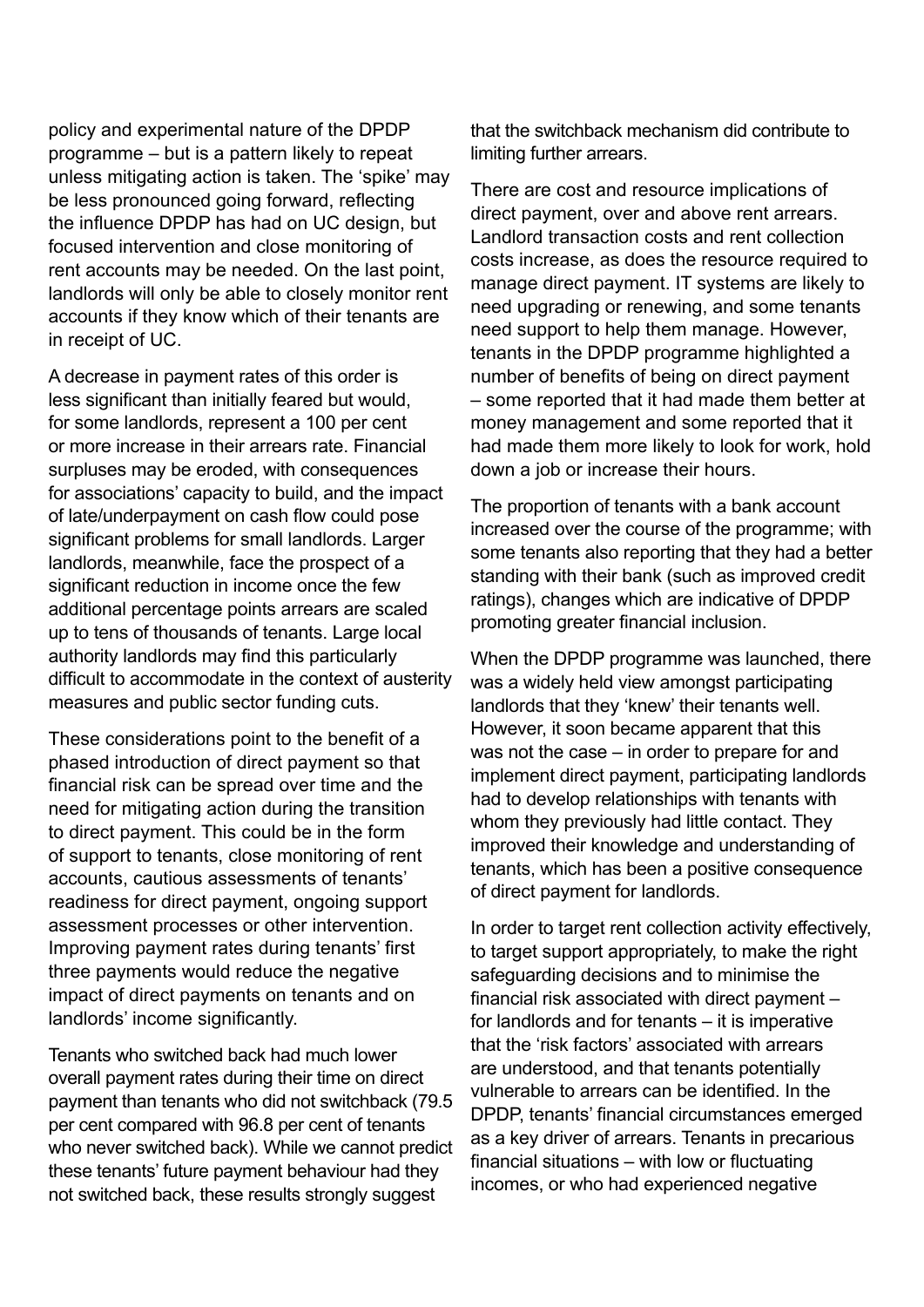income shocks, or who had existing debt – were most vulnerable to arrears under direct payment. Socio-demographic characteristics, in contrast, were not a significant driver of arrears. Good money management skills, particular payment methods and attitudes helped mitigate financial precarity and so these factors also have a role to play. Similarly, advice and support can make a difference – and those who received support tended to appreciate it – but it is not a panacea for negative payment behaviour.

The concept of 'vulnerability' may, therefore, be different in a direct payment context than in other contexts (e.g. assessing work readiness or personal support needs), and more closely aligned to financial vulnerability. Some tenants who, in other contexts, would be considered vulnerable can manage well under direct payment and others considered ready and capable may not. This was certainly the experience of DPDP landlords and was true of some tenant panel members. Some panel members who would be considered vulnerable in other contexts managed very well (i.e. paid all their rent and reported not finding direct payment burdensome) including a tenant with schizophrenia and another with learning disabilities. This has implications for assessment and for support provision. It suggests that tenants' financial circumstances should be key to any assessment of readiness for direct payment and that income maximisation, for example through benefit checks, assistance securing employment and reducing expenditure, and debt advice, may be a particularly appropriate form of support. On the latter point, however, it is important to note another of the evaluation's key findings: that 'branding' support in general terms (e.g. as tenancy support), rather than as financial advice (e.g. money or debt advice) resulted in higher levels of engagement.

Tenants' payment behaviour is erratic making it difficult to accurately forecast payment patterns, and past payment behaviour is not a good predictor of future payment patterns. The fact

that only ten per cent of direct payment tenants in the DPDP paid all their rent – despite many managing well most of the time – illustrates this well. In total, 65 per cent of tenants could be described as displaying erratic payment patterns,<sup>1</sup> including 17 per cent of tenants who failed to pay all their rent just once, 22 per cent who did so infrequently, and 26 per cent who did so frequently but erratically. Many tenants who managed well for months unexpectedly missed a payment, while others moved from full payment to underpayment to non-payment (and, sometimes, overpayment) over time. The amount by which tenants underpaid their rent also fluctuated. Erratic payment patterns reflect that the triggers of arrears/underpayment shift and change, and often reflect an income shock, financial emergency or unexpected life event that has financial consequences. However, as stated above, the research did demonstrate that financial circumstances do influence the likelihood of getting into arrears.

Strategic underpayment of rent (i.e. as a deliberate strategy to be removed from the programme or secure an 'interest-free' loan) was very rare in the DPDP. Typically, tenants underpaid or failed to pay their rent to cover essentials such as food and fuel, because of an unexpected expense or by accident.

The task of preparing for direct payment under DPDP took longer, and was more complex than envisaged. Engaging with, gathering basic details from, and assessing tenants, forging relationships with support providers, helping tenants open bank accounts, and checking, testing and developing IT capabilities were resource-intensive activities. This early phase of the DPDP proved most challenging to local stakeholders but approximately six months after 'go live' (when the first direct payment was made in the DPDP) stakeholders in the Project Areas

<sup>&</sup>lt;sup>1</sup> This analysis was conducted for the 5,382 tenants who received at least seven direct payments of HB because patterns are more difficult to discern amongst tenants who received fewer direct payments.